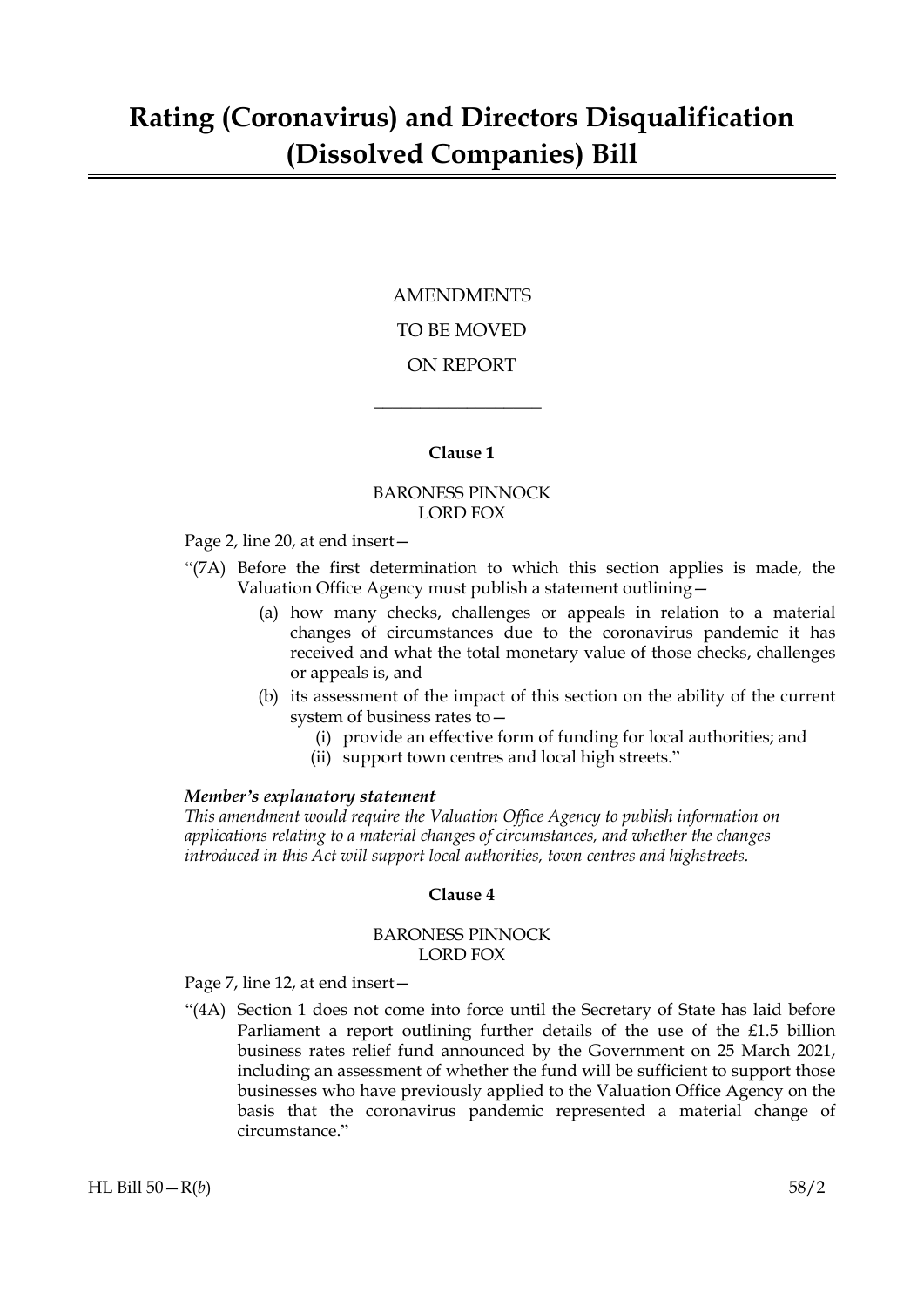### *Member's explanatory statement*

*This amendment would prevent section 1 of this Act coming into force until the Government has provided further detail on the £1.5 billion fund intended to support businesses in light of this Act removing the pandemic as a contributing factor in determining a material changes of circumstances.*